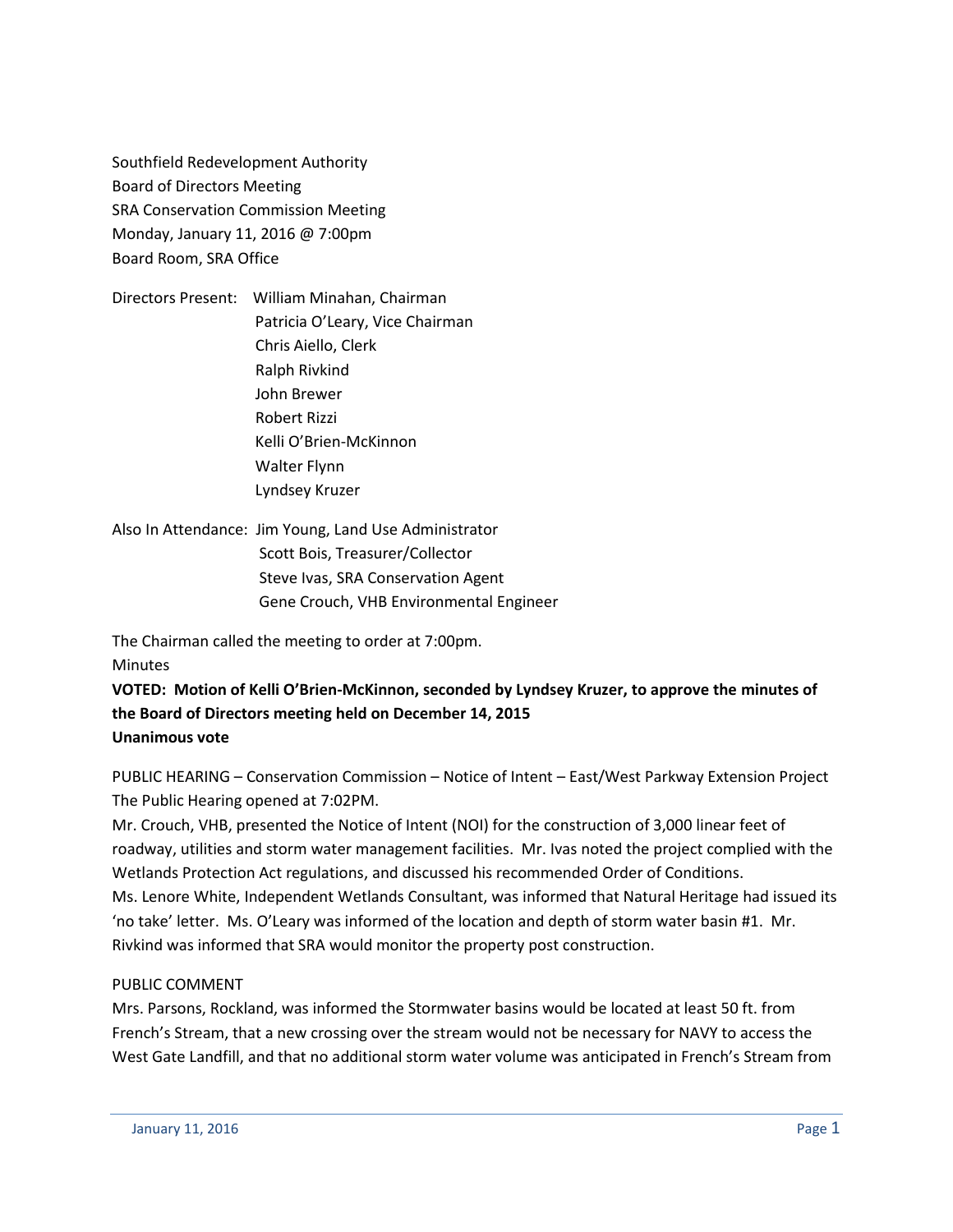#### the detention pond.

Mr. LeMott, Southfield resident, was informed that there was neither a median strip, nor a traffic signal planned for Trotter Road/Parkway intersection.

# **VOTED: Motion of Ralph Rivkind, seconded by Walter Flynn to close the public hearing Unanimous vote**

The Hearing closed at 7:23pm

#### Board Measure 16-001

**VOTED: Motion of Kelli O'Brien-McKinnon, seconded by Ralph Rivkind, to approve the Notice of Intent for work associated with the East-West Parkway Extension Project, and to issue an Order of Condition, as presented**

## **Unanimous vote**

#### NAVY LIFOC – Alterations Request, East West Parkway Extension Project

Mr. Young noted the Board's request for alterations under the LIFOC was sent to NAVY on Dec. 14, 2015, and NAVY responded on Dec. 28, 2015 with 19 conditions, many similar to those for the previous Hangar 2 alterations. Some conditions were related to avoiding or limiting impact to the West Gate Landfill and various groundwater monitoring wells. A side letter from LStar acknowledging LStar's responsibility to adhere to all conditions was received. Board authorization for the Chairman to sign the NAVY approval letter and acknowledge the conditions was needed. The Board was informed that MassDOT would procure the contract for the East West Parkway Extension Project. Discussion ensued on known contaminants, geotech work in the area, EPA comments, and liability insurance coverage.

#### Board Measure 16-002

**VOTED: Motion of Chris Aiello, seconded by Lyndsey Kruzer, that the Board of Directors acknowledge and concur with the conditions outlined in the NAVY's December 28, 2015 letter, as well as EPA's December 31, 2015 email, regarding the SRA's alterations request under the LIFOC to support the East-West Parkway Extension Project, and to authorize the Chairman to sign said acknowledgement on behalf of the Board of Directors.**

#### **Unanimous vote**

#### Southfield Redevelopment Authority Employee Handbook

**VOTED: Motion of Lyndsey Kruzer, seconded by Chris Aiello, that the Board of Directors approves the SRA Paid Sick Leave, and Personal and Vacation Time Policies, as amended on Jan. 11, 2016, and adopts the SRA Employee Handbook Unanimous vote**

# The Jim Young Employment Agreement was tabled to the next meeting.

#### Status Update

The Board was updated on DDA financial issues still under negotiations.